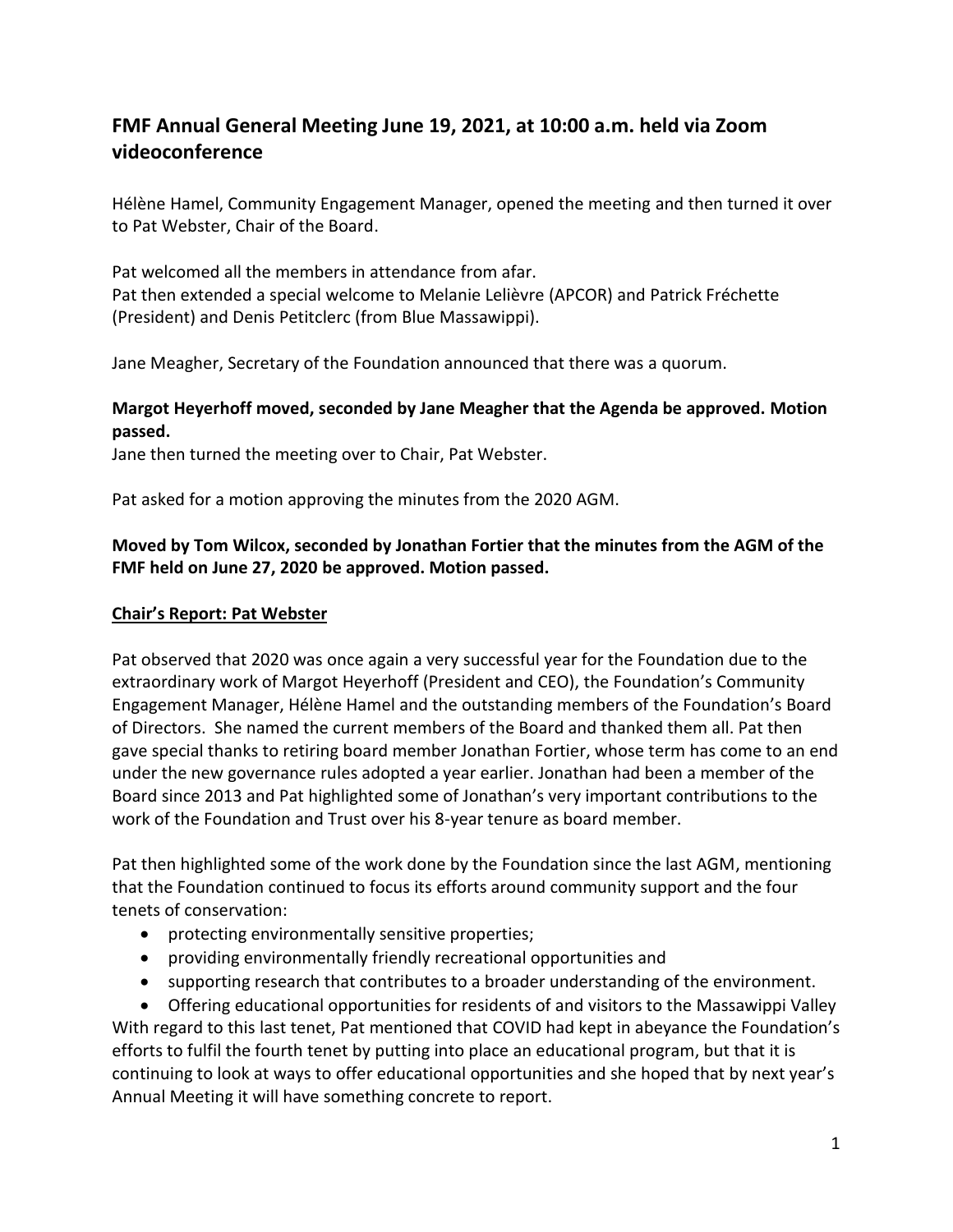Pat mentioned that the FMF had fulfilled its tax and organizational responsibilities. The FMF made grants to several organizations including a grant of \$10,000 to the Appalachian Corridor to assist it in moving its offices to a new location and \$ 934 to the Lake Massawippi Water Protection and \$ 15,000 for the same organization. The latter was the second installment of a 3 year pledge.

In terminating, Pat mentioned how proud she was of the work the Foundation has done. Its trails are increasingly popular and used regularly by people who previously had much more limited access to the outdoors. People using the trails clearly appreciate them and the number of donors and the size of donations reflects this. She thanked all the donors and then turned the meeting over to Margot Heyerhoff, President and Executive Director of the Foundation. Margot outlined some of the Foundation's major accomplishments in 2020.

## **Operations Report – Margot Heyerhoff**

Margot reported that in 2020 the Foundation hired its first year-round employee, Hélène Hamel, to be the Foundation's Community Engagement Manager. Hélène has taken charge of raising the Foundation's profile on social media, writing a monthly newsletter, and planning and organizing events. Margot mentioned how Hélène had been a great help and that it was hard to imagine how she had managed before Hélène's arrival!

## Property Report–

Despite it being impossible because of the pandemic to have face to face meetings with owners, Margot reported that there was activity on the acquisitions front in 2020 as follows:

- Two of the three payments due to the Belanger brothers were paid. The last payment of \$100,000 plus interest is to be paid in early 2022.
- Work on a conservation servitude of a 70 acre forested property on the east side of the lake began in 2020 and was ongoing. It is hoped to have this servitude completed with the Trust in the spring of 2022.
- The Foundation was in very early conversations to acquire a 146-acre property that contains many elements of ecological interest, including some wetlands. There would be a recreational aspect to this property, already in existence that the Trust would maintain.
- The Trust has purchased a small 1-acre property on Montee Mckinven for \$3000. It is a small property but provides some more connectivity in that area.
- The trust is working with an owner on a potential purchase of 113 acre forested property that is zoned developable.
- Biologists from Corridor Appalachien monitored 5 of the trust properties in 2020 (Eberts, NHC, Ransom, Wardman, Scowen Park) and sent their findings and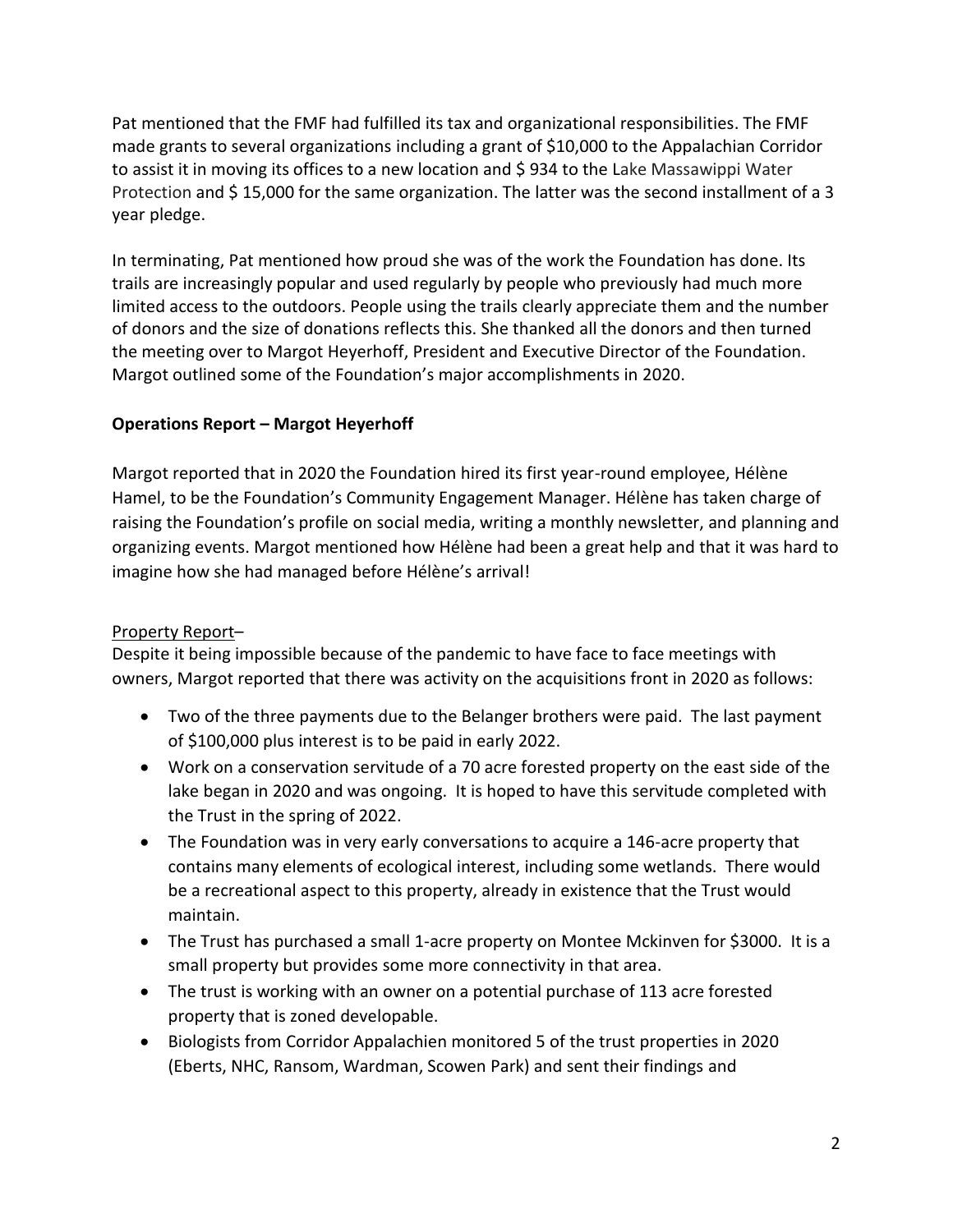recommendations to the Foundation over the winter. All was well other than the usual issues of some garbage, a few cut trees and ATV tracks.

 Margot concluded by saying that the Foundation would continue to reach out to owners of target properties and let them know of its interest and the benefits to them to conserve their ecologically important lands.

## Trails Report

Margot reported that Mahicans and his team returned in 2020 to do annual spring maintenance, complete work at Ethan's Beach and further develop a loop at the Wippi North section. Margot mentioned that this loop was just about completed and that she had heard that it was outstanding. Once again, the team consisted of three returning professionals and two returning students. The team planned to begin work on Property #9 (Eberts) in about two weeks.

The team also built a compost toilet near the steps going down to the beach and a shed for a chemical toilet up at the parking area.

Due to the ongoing covid situation through 2020 and into 2021 the trails on the trust properties suddenly became very popular which created an entirely new and unanticipated set of challenges for the FMF. Parking on du Piemont became a major issue to the point where it was affecting the daily lives of the neighbours and visitors alike. After several meetings with the neighbours and the town of Sainte-Catherine-de-Hatley, a plan was approved by the village and the neighbours whereby when looking up Piemont, no parking would be allowed on the right side at any time, but on the left, parking would be permitted all year round up to rue Peneplaine. The village also agreed to build a turn-around circle at the entrance to the trail to facilitate cars and the snow plow.

Margot also mentioned that the Trust had given financial assistance for one neighbour to change his entrance and that it will be planting trees and shrubs at the edge of another neighbour's property to alleviate privacy concerns.

Although people have been able to visit Ethan's Beach since last summer, Margot mentioned that the Foundation was planning to have the official opening take place on August 21st and that details of that event would be sent out in July. Also, the Foundation was still waiting for a reply from the assistant general manager of North Hatley regarding a Wippi boat shuttle stop at Ethan's Beach as it goes between North Hatley and Ayer's Cliff.

## Educational Programming

Once again the pandemic caused the Foundation to put aside its plans to have its first educational program for children up and running this season. The Foundation is working with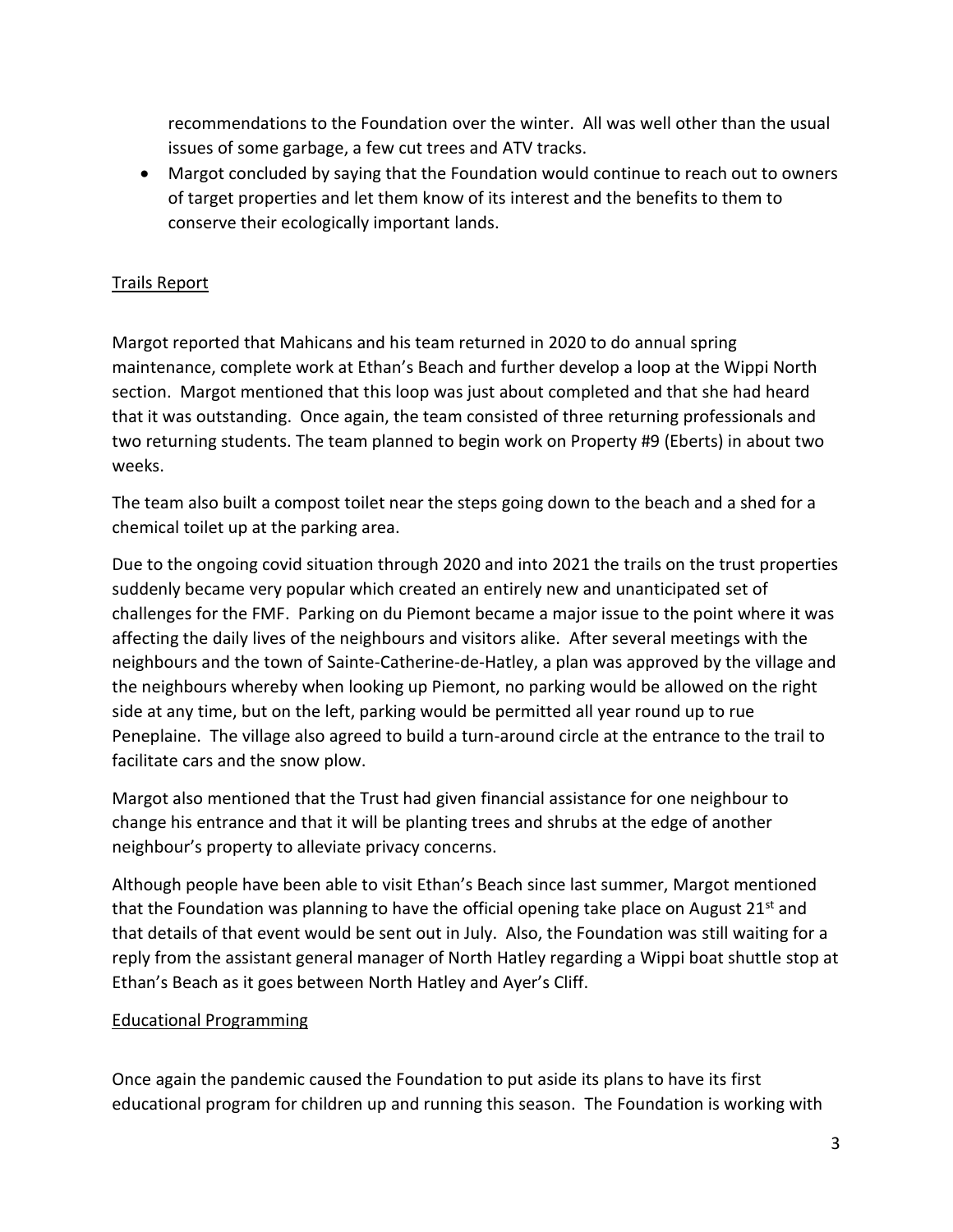Dawn Wiseman, Associate Professor at Bishop's University, in developing an educational program, and it is currently the Foundation's goal to develop a simple program for children for 2022.

## **Tom Wilcox, Fundraising Chair (See attached Fundraising Report)**

Tom thanked all those present, saying that the Foundation's success is due to their exceptional generosity and it is thanks to our donors, our partners and our commitment over the past 10 years, that the Foundation is becoming a leading voice for environmental stewardship in the Massawippi Valley, but its work is still in its infancy.

Despite its successes, the Foundation still faces significant challenges. The needs of the Valley are no less great than they were a year ago. Moving ahead in 2021, Tom informed members that between then and September, the Foundation would be developing a 5-year capital plan to address the Foundation's greatest long-term challenges. On an ongoing basis, the Foundation must maintain and improve what it has purchased and developed while paying for taxes, insurance and general overhead. And it must invest in key projects in order to protect the quality of the water in Lake Massawippi. Recognizing that enlightened farming practices can reduce the harmful effects of runoff, the Foundation is creating awards to recognize and publicize regenerative farming practices as part of its vision of a green and prosperous Massawippi Valley.

Tom informed members that all these initiatives demand \$350,000 in new resources for 2021- 2022 (See attached **Fundraising Report** for more details) and he reminded members that success comes from successful fundraising. He emphasized that the Foundation must expand its network of donors and he thanked Hélène for the work she has done in developing the Foundation's social media presence. He also mentioned that more extensive information can be found in the 2021-2022 Goals Brochure which members would be receiving shortly and reiterated that the Foundation's vision for the future depended upon meeting its 2021 Annual Goals.

For the benefit of the Foundation's U.S. friends Tom mentioned that a very important new association had been made with *American Friends of Canadian Conservation. American Friends of Canadian Conservation* supports the conservation of Canada's natural resources by facilitating donations of lands and funding from US taxpayers to Canadian conservation organizations. As a result of this new association American donations will go directly to the Massawippi Conservation Trust. [https://conservecanada.org/portfolio-item/massawippi](https://conservecanada.org/portfolio-item/massawippi-conservation-trust/)[conservation-trust/](https://conservecanada.org/portfolio-item/massawippi-conservation-trust/)

In closing, Tom thanked everyone for their engagement and support and their continued support in the future.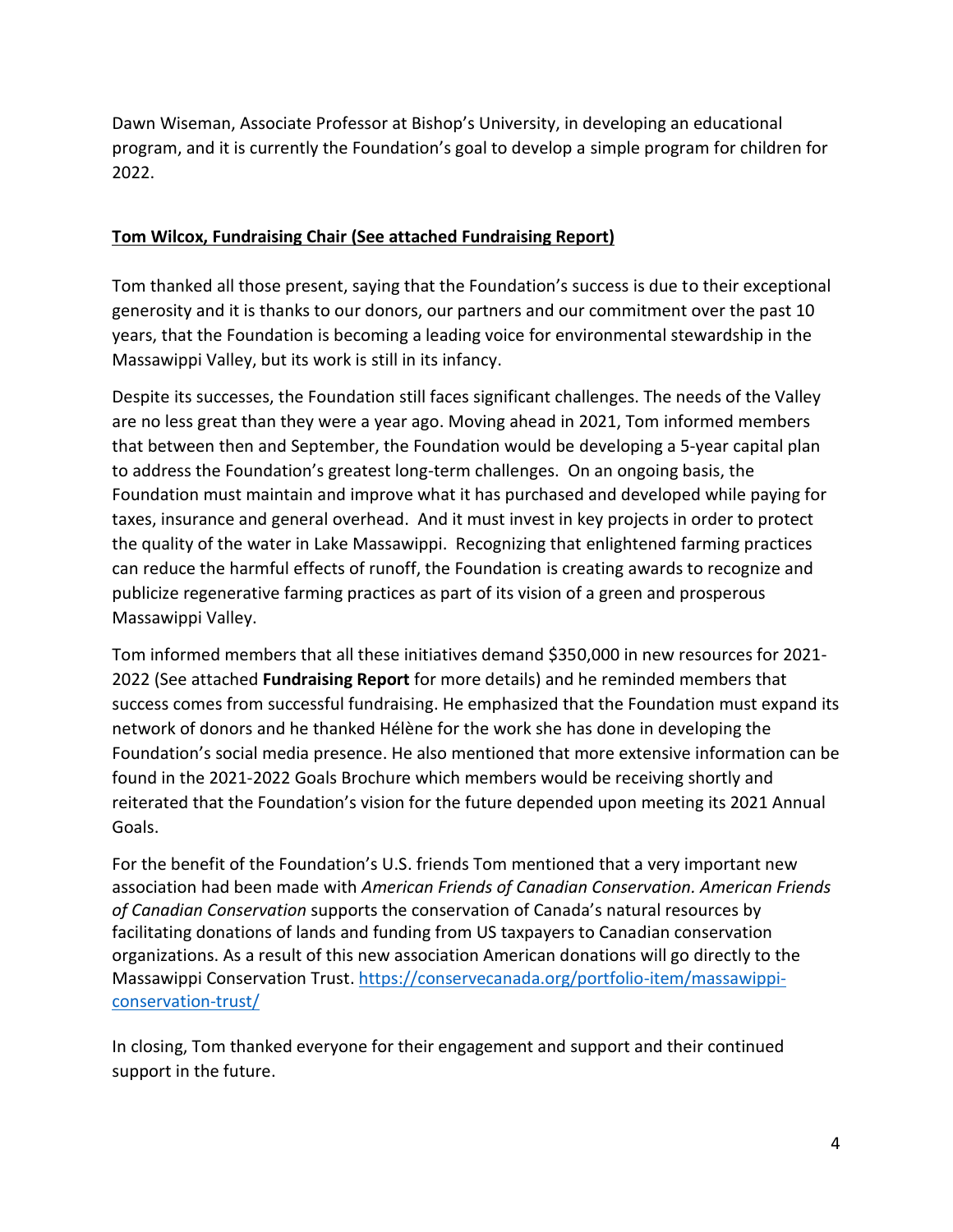## **Treasurer, Normand Brière**

Treasurer, Normand Briere presented the financial status of the organization. Normand offered an explanation of the financial statements for the period ending December 31, 2020 (**see attached Financial Statements**). Normand outlined the difference between the FMF and the MCT. He began with an overview of the FMF statements followed by the statements for the MCT. Normand explained how the FMF is the principle source of revenue for the MCT while the MCT is the organization which is the owner of all the property held in the conservation trust. Both organizations can receive gifts and give charitable donation tax receipts.

Normand turned to Page 3 of F/S of FMF -The funds under management by the Ottawa Community Foundation are available for granting or endowed. Over time the objective is to increase the capital held in the endowment account to such a number that it can generate enough revenue to cover annual trail building activity and the administration fees of the organization. Normand then took members through the FMF F/S line by line.

MCT is the owner of the protected land and is the entity that pays the taxes and other expenses relating to the protected land. Normand went through the MCT F/S explaining the entries line by line. On page 5, referring to the Long-term Assets item (Land), Normand explained that the value indicated for the land owned by the Trust is calculated using either the Cost of acquisition of the land or the land value.

## **Jodi White moved to adopt the financial statements. Seconded by Tom Wilcox. Motion passed**

## **Election of Board of Directors 2021**

Before proceeding to the election of the Board of Directors, Pat took a few minutes to present the two proposed new Board members, Dr. Eric Van Bochove and Jonathan (Joff) Elkas, and to describe their backgrounds and some of their many accomplishments to those in attendance. She then listed the proposed slate as follows:

Normand Brière, Jonathan Elkas, Margot Heyerhoff, Hamnett Hill Norm Jones Jane Meagher Eric Van Bochove Pat Webster Jodi White,